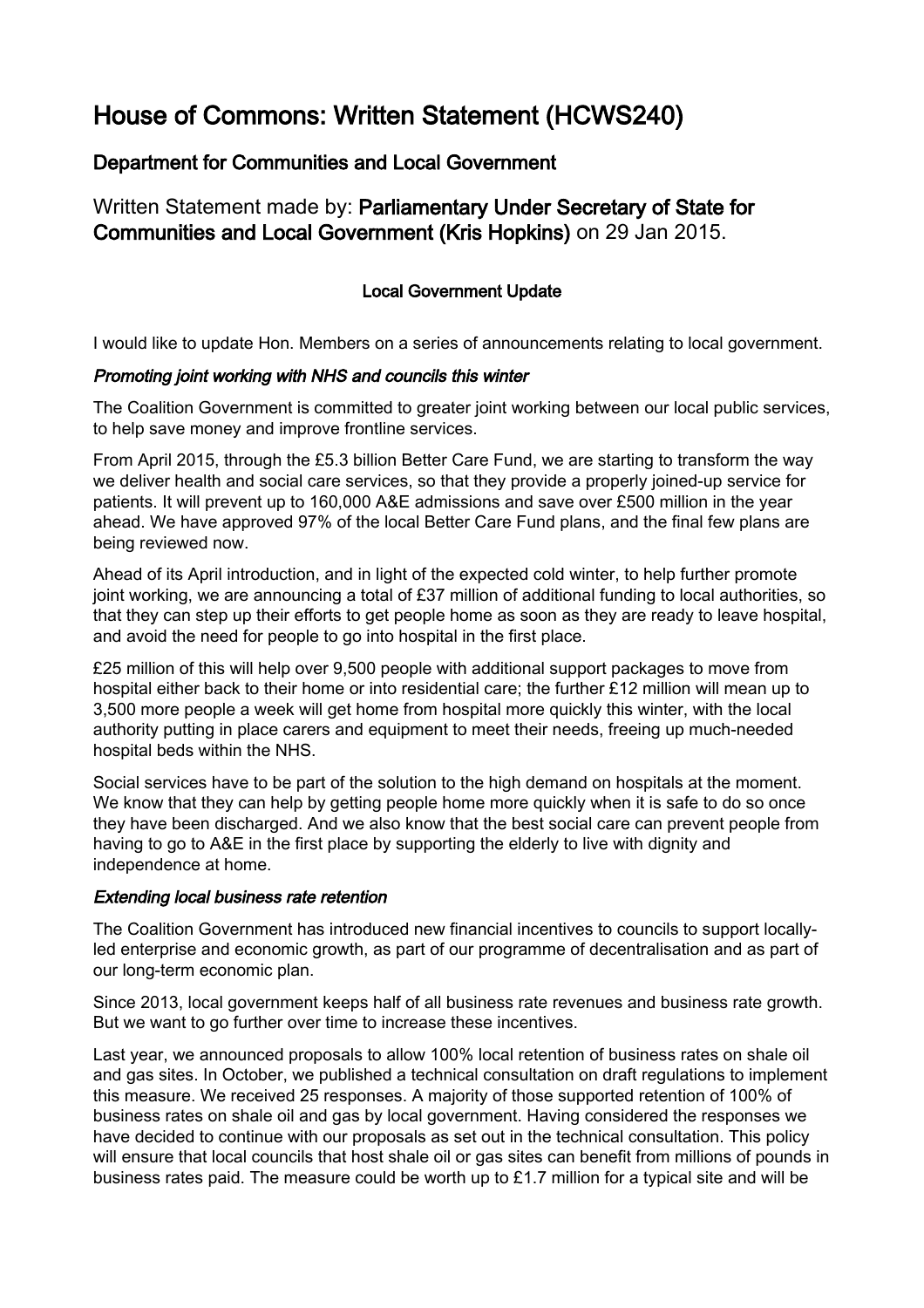funded by central government.

Shale will help to improve energy security, create jobs and meet carbon targets benefitting the UK through improved energy security and economic prospects. Local councils and communities have an important part to play in securing those improvements and we believe they should also share in the economic opportunities and benefits of shale. Tough environmental protections are in place, and are being further enhanced as announced to the House during the Infrastructure Bill on Monday.

The associated secondary legislation has been laid before Parliament, and the responses to the consultation published. Subject to Parliamentary approval, the provisions will come into force in April 2015.

## Promoting recycling and protecting the local environment

The Coalition Government is committed to making it easier for families to recycle, whilst avoiding unfair stealth taxes on hard-working people.

The Government is aware that some local authorities have introduced, or plan to introduce, a charge to local taxpayers wanting to use civic amenity sites to dispose of household waste and/or household recycling. This is in clear breach of the previous legislative provisions passed by Parliament to ensure that such services are provide free of charge to householders.

Such short-termist stealth taxes will not only inconvenience local residents and reduce recycling, but will actively harm the environment, by encouraging fly-tipping and backyard burning. In the Republic of Ireland which has a series of taxes on household waste collection, the domestic burning of household rubbish is the biggest single source of the emission of toxic dioxins into the air. Such pollution crosses local authority boundaries, creating a wider externality and harm to the public good.

We have therefore published proposals to close down the legislative loophole and reinstate the original principle that Parliament established, that such public goods should be free to local taxpayers. A short, statutory consultation paper has been published, and subject to due consideration of the responses, we are minded to introduce the necessary secondary legislation in this Parliament.

## Curtailing powers of entry

The Coalition Government has sought to stand up for civil liberties, including curtailing unnecessary state powers of entry, stopping the abuse of surveillance powers and curbs on the use of CCTV as 'cash cameras'.

Using powers under the Protection of Freedoms Act 2012, we propose changing the law that officials from the Valuation Office Agency, an arm of HM Revenue and Customs, should no longer have automatic right of entry into homes and businesses in order to value them for council tax and business rates. A tribunal will now scrutinise and need to approve any use of the VOA's power of entry. It is proposed to change the law though secondary legislation in this Parliament, subject to approval by Parliament. A statutory consultation has been published.

This complements the steps we have taken to stop a council tax revaluation in England and terminate the tax revaluation database to protect hard-working people from unwanted tax rises.

#### Increasing local accountability in decision making

The Coalition Government has introduced a series of measures to increase local accountability and transparency in local government. Decentralisation should be accompanied by greater local scrutiny.

We are now publishing a short technical consultation on proposals to reform, update and